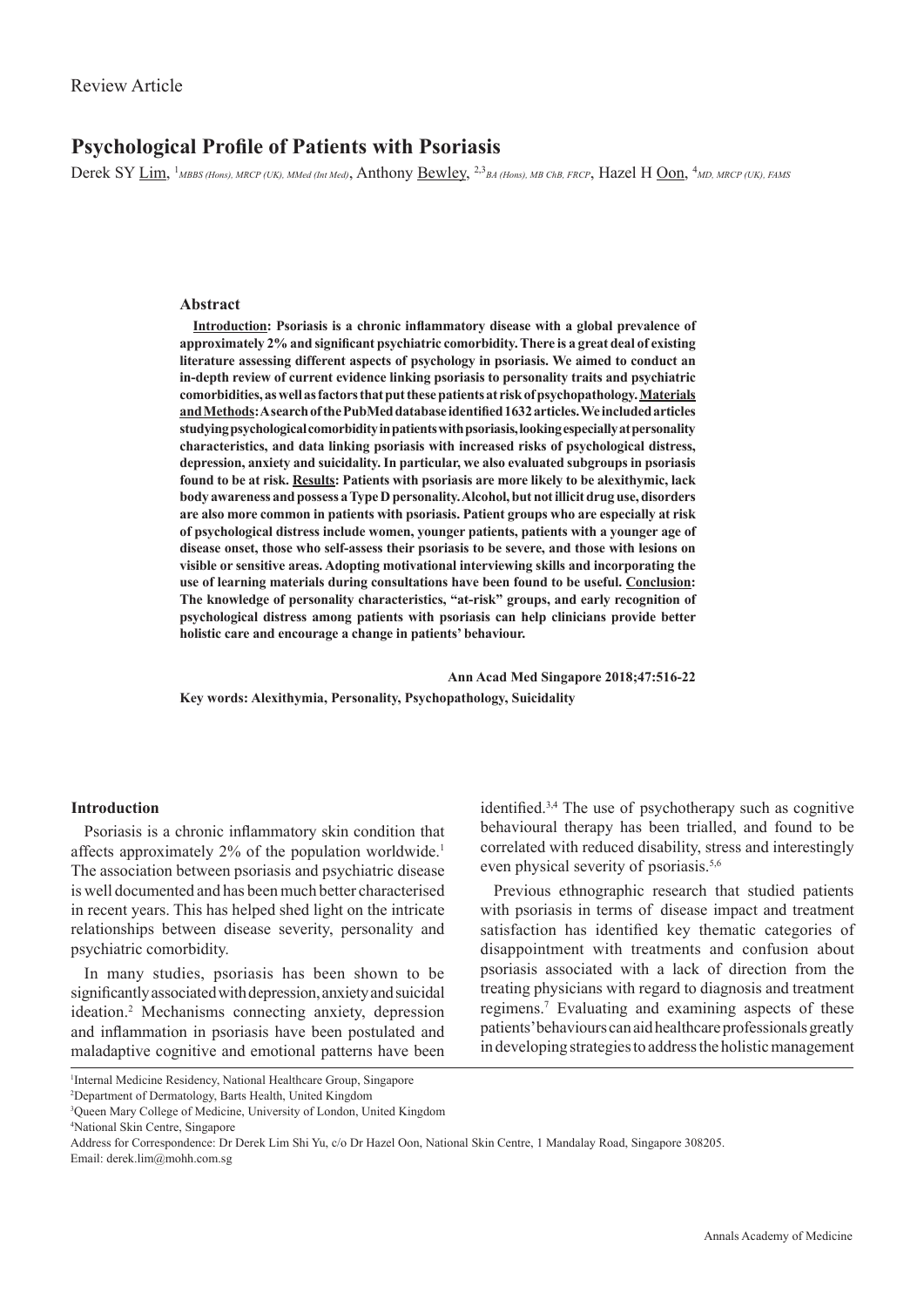of patients with psoriasis, and to identify factors that predict the success of adherence to medication in such patients.

The body of  literature examining the roles of  personality, psychology, psychopathology and psychiatric comorbidity in psoriasis is vast. Individual studies focus on different aspects of  this complex interplay of  relationships, and this poses significant challenges for a single review to encompass the sheer breadth of knowledge in this vein. With this in mind, we felt that a review was timely, to provide an update and identify recommendations for clinical practice.

### **Materials, Methods and Results**

We performed multiple searches on the PubMed database up to 11 November 2018 to identify articles investigating possible associations with the search term 'psoriasis and personality (or psychology or psychopathology or psychiatry)'. A total of 1632 articles dated from 1973 to 31 October 2018 were identified. Though this was not a systematic review, we analysed these articles to put together a picture of a psychological profile of patients with psoriasis, emphasising on clinically relevant aspects such as personality traits, psychological needs, psychopathology, suicidality, substance use and "at-risk" subgroups.

## **Personality Traits in Patients with Psoriasis**

The concept of patients with psoriasis having a different personality profile is alluded to in the scientific literature. Martín-Brufau et al tested this hypothesis in a crosssectional study involving 36 patients with psoriasis. Results demonstrated significant differences from healthy controls across various personality traits. Most remarkably, patients were found to favour practical over abstract thought, lacked innovation, and exhibited dependence and non-dominant personality styles.<sup>8</sup>

Later research that attempted to define this personality type has shown that patients with psoriasis are more likely to possess a Type D (D for "distressed") personality, characterised by high levels of negative affectivity (NA) and social inhibition (SI).<sup>9</sup> NA refers to the tendency to experience negative emotions across time and situations, whereas SI refers to the tendency to inhibit behaviours and the expression of emotions in social interactions.<sup>10</sup> In a more recent comparative pilot study, the prevalence of Type D personality was found to be 38.7% in patients with moderate to severe psoriasis, as compared to 23.7% in healthy controls  $(P \le 0.001)$ .<sup>11</sup>

The combination of high NA and SI in individuals with Type D personality means that they experience strong negative emotions which they refrain from expressing, due to their fear of disapproval and rejection. This leads to discomfort, insecurity and a penchant for anxiety, stress and self-reproach.<sup>10</sup> Importantly, in patients with psoriasis,

having a Type D personality has been found to be linked to increased perceived stigmatisation, with the SI aspect accounting for a greater component of this association.<sup>12</sup>

In a study of 185 adults, of whom 55 had psoriasis, Mizara et al found that psoriasis patients were also more likely to demonstrate early maladaptive schemas, namely emotional deprivation, social isolation, defectiveness, failure, vulnerability to harm, subjugation and emotional inhibition.13 These were found to be significant predictors of psychological distress manifesting as anxiety and depression. Most importantly, the presence of emotional inhibition causes individuals to have difficulties communicating their emotions and needs, and is in keeping with a high prevalence of alexithymia in psoriasis patients.14

Alexithymia is a term first proposed by Sifneos in 1972, which literally means a lack of words for emotion (from the Greek  $a =$  lack, lexis = word, thymos = emotion).<sup>15</sup> Prevalence estimates of alexithymia in psoriasis patients vary, but have been reported to be as high as 40%, compared to 13.3% in controls in a recent study.14 This term encapsulates elements of a Type D personality and decreased intuition, and is defined by a limited ability to identify and communicate emotions, and also difficulty distinguishing feelings from bodily sensations.16 It is also characterised by restricted imagination and externally oriented cognition.<sup>16</sup> Of special relevance to the clinical context, the inability to describe emotions leads to individuals with alexithymia misinterpreting physical symptoms of emotional arousal as symptoms of somatic illness.<sup>17</sup> It has been proposed that alexithymia predisposes to ineffective coping and stress, which is a known triggering factor for psoriasis.<sup>13</sup>

Another pertinent personality characteristic that has been found in patients with psoriasis is the lack of  body awareness, which is related to alexithymia.18 The concept of  body awareness is important in psoriasis, as self-care is important in preventing further worsening of the disease condition. Body ignorance (not recognising or ignoring bodily symptoms) was found to be associated with more itch, pain, fatigue, scratching, avoidant coping, neuroticism and helplessness in patients with psoriasis. $18$  It was also associated with lower levels of extraversion and acceptance, as well as a decreased quality of life.<sup>18</sup>

All in all, these studies suggest that inherent personality traits play an important role in the holistic management of patients with psoriasis. A better understanding of the psychological profile allows for targeted approaches towards ameliorating the psychosocial disturbances associated with psoriasis.

## **Needs of  Patients with Psoriasis**

While healthcare professionals involved in the care of patients with psoriasis are aware that it can impact patients physically, emotionally and socially, patients commonly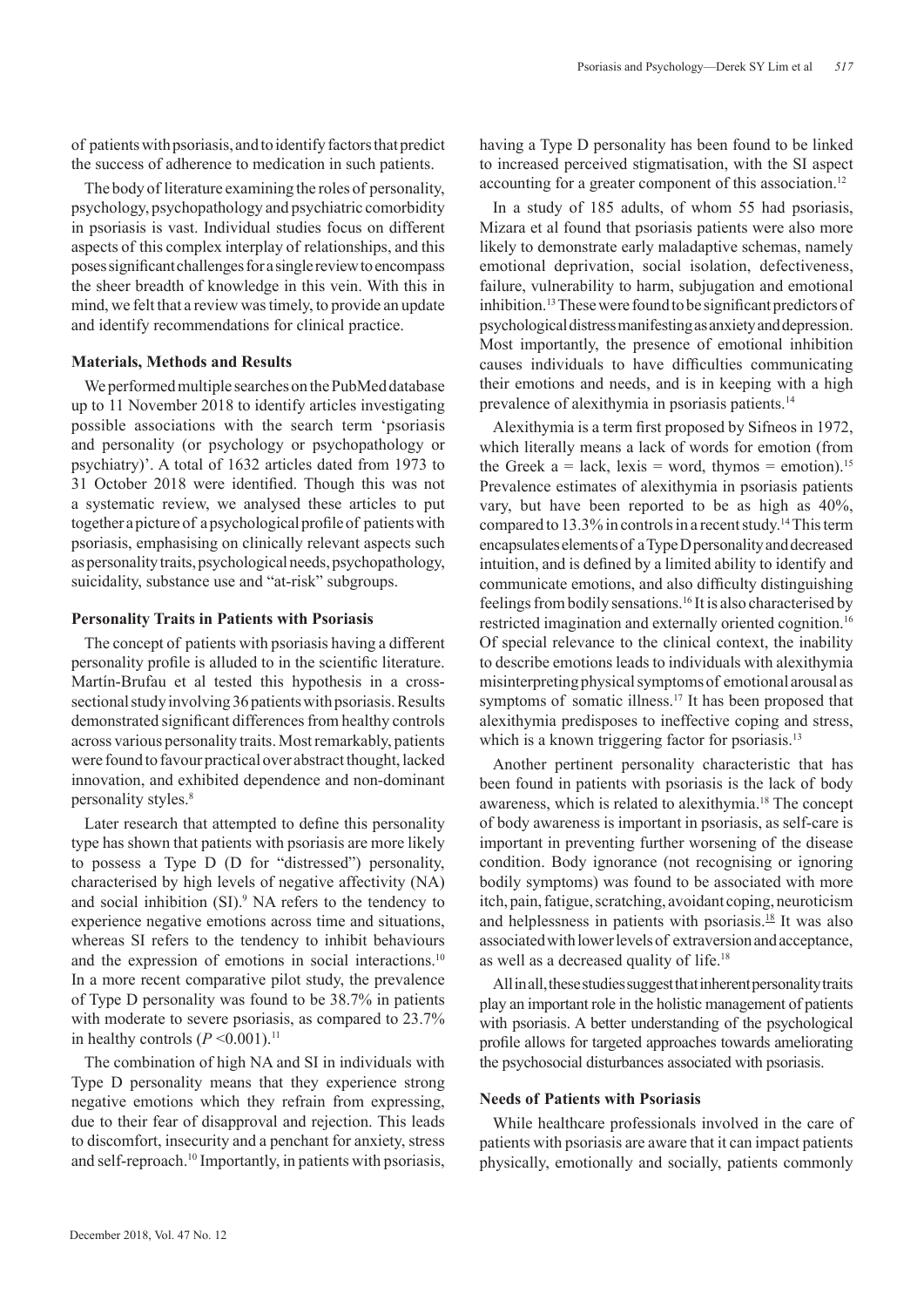feel that there is a lack of opportunities to discuss aspects of living with the disease during consultations.19,20 Thus, it becomes important for doctors to examine the disabling impact of psoriasis from the patients' perspectives, or at least to proactively explore each individual's needs. If doctors are perceived to circumvent these topics or to lack expertise in managing psoriasis, this may adversely affect treatment adherence and overall patient care.<sup>7,20</sup>

A study exploring individual psychosocial support needs of  psoriasis patients revealed significant confusion regarding psoriasis associated with a lack of direction from the treating physicians.7 Key characteristics experienced by patients include substantial tangible and emotional costs, the hidden nature of psoriasis, having to bear the burden of psoriasis alone, and lack of patient direction and authority.<sup>7</sup> Issues raised included worry, hiding of symptoms and concerns about others' perception of hygiene and infectivity. Significant themes were related to isolation, stigmatisation, visible symptoms, hopelessness and impact on daily activities.7

In a qualitative study, Nelson et al looked at the needs of  29 patients with psoriasis, especially with regard to the clinical consult.19 Key themes identified included a desire for the reality of living with psoriasis to be understood, and for professional engagement with the effects of psoriasis.19

Having identified the needs of patients with psoriasis, doctors must be additionally sensitive to any expression of distress by patients with psoriasis and should not give the impression that they are sidestepping patients' attempts at sharing their emotions. This highlights the need for a positive, sympathetic doctor-patient relationship where a non-judgemental approach is taken, and sufficient opportunity given for patients to explore their issues.

#### **Psychopathology and Suicidality**

The link of psoriasis with stress, depression and anxiety has been demonstrated.21-26 The prevalence of depression has been shown to be as high as 33.7% in patients with psoriasis, compared to 22.7% of healthy controls.26 Though there are less data on anxiety, the prevalence of anxiety in patients with psoriasis is also found to be consistently higher than that in normal controls.<sup>26</sup> It is clear that there is a significant mental health burden among patients suffering from psoriasis.

Depression has been theorised to aggravate inflammation in the setting of psoriasis via the induction of elevations in inflammatory cytokines and the abnormal activation of the hypothalamic-pituitary-adrenal axis, causing the stimulation of  local cutaneous cytokines, and expression of immunetrafficking adhesion molecules. Increased activation of the sympathetic nervous system is hypothesised to be another factor, with noradrenaline as the main player in

inducing cytokines in causing cutaneous inflammation.3,27,28 The presence of inflammation has been theorised to cause depressive symptoms, possibly via the shunting of tryptophan and increasing the breakdown of serotonin, creating a functional serotonin deficit.29-32

Thoughts of self-harm and suicide are likewise more common in patients with psoriasis.22-25,33,34 A meta-analysis evaluating the relationship between psoriasis and suicidality found that the pooled odds ratio (OR) for suicidal ideation and suicidal behaviours in patients with psoriasis—as compared to those without—was 2.05 (95% CI, 1.54-2.74) and 1.26 (95% CI, 1.13-1.40) respectively. Patients with psoriasis were more likely to attempt (pooled OR, 1.32; 95% CI, 1.14-1.54) and complete suicide (pooled OR, 1.20; 95% CI, 1.04-1.39) than those without psoriasis.<sup>34</sup> A greater likelihood of suicidality was found in patients with more severe disease, as well as in younger patients.<sup>34</sup>

## **Alcohol and Drug Use in Psoriasis**

It is well established that the misuse of alcohol is more common in patients with psoriasis.<sup>35-37</sup> In a cross-sectional study conducted in the United Kingdom, 30.6% of study subjects were found to have alcohol use disorder compared to 14.3% in the control group with non-inflammatory skin lesions, representing the general population.37 The physical severity of psoriasis has been associated with increased alcohol consumption.38 This suggests the role of alcohol as a maladaptive coping strategy in psoriasis. Excess alcohol consumption is related not only to worsening of psoriasis, but also to depression, anxiety and poorer response to treatment.39,40 Systemic drugs used commonly to treat psoriasis, including acitretin and methotrexate, may also be potentially hepatotoxic, limiting their suitability in patients with chronic alcohol misuse.<sup>41</sup> Additionally, patients with psoriasis have also been found to have an approximately 60% greater risk of dying from alcohol-related causes.42

In the few studies which evaluate the prevalence of illicit drug use in patients with psoriasis, it was not found to be significantly more common than in healthy controls.<sup>43,44</sup> Further studies on a larger scale may be needed to validate these results.

## **Looking at "At-Risk" subgroups in Psoriasis** *Women*

Female patients with psoriasis have been found to be at higher risk of psychological distress than males,<sup>45</sup> and are more likely to report a greater impact of the disease on their quality of life.46 In a study involving 115 hospitalised patients with psoriasis, female patients also reported higher levels of stigmatisation, which was in turn also found to be the strongest predictor of quality of life impairment.<sup>47</sup>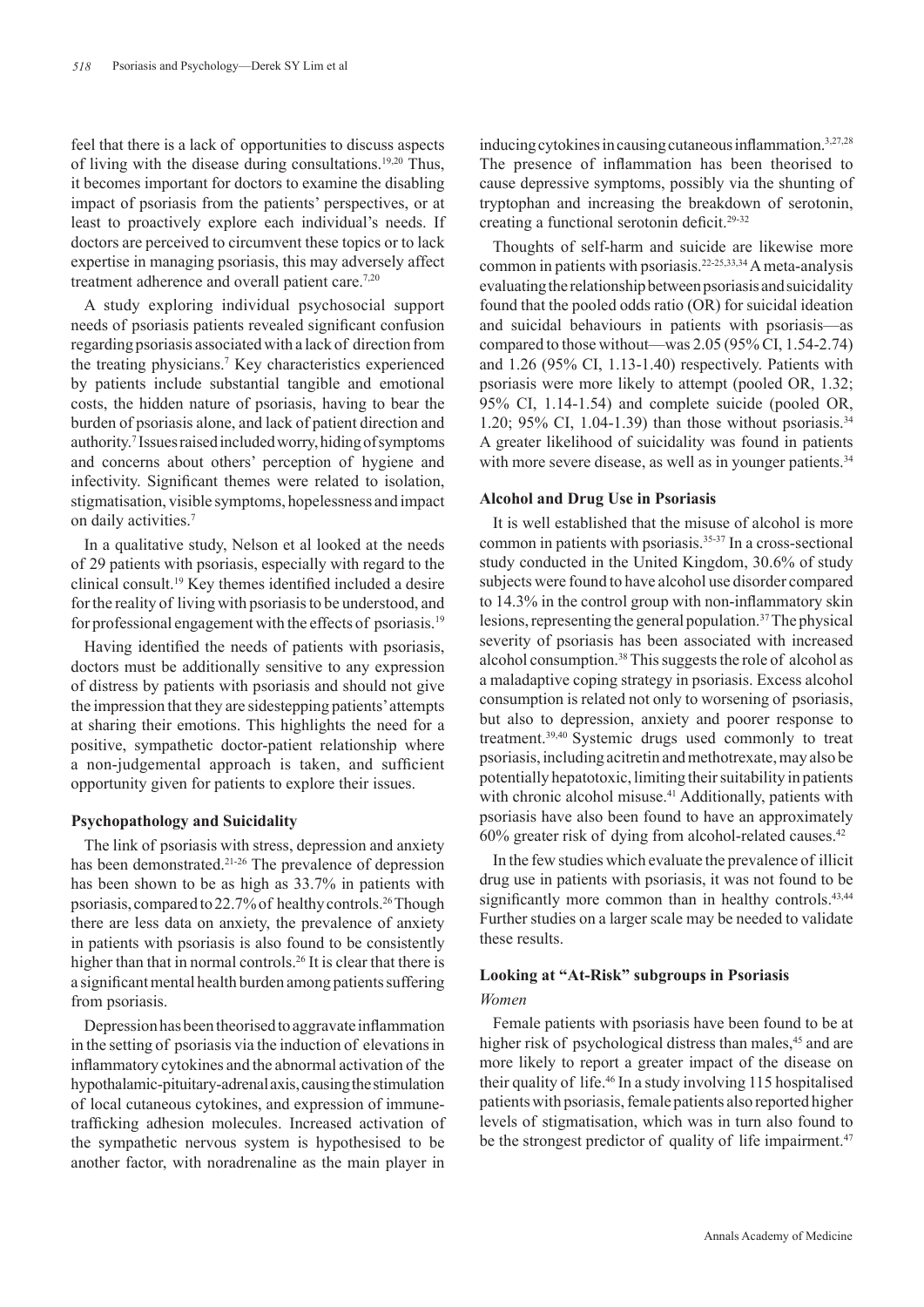When Type D personality traits were isolated, it was found that women with psoriasis demonstrated more SI and NA compared to healthy female individuals. While male patients with psoriasis also had higher levels of  NA compared to healthy male controls, women with psoriasis demonstrated significantly higher NA compared to men with psoriasis.<sup>12</sup> Another study showed that males showed more phobic fears and depressiveness than women, who showed more neuroticism.<sup>48</sup>

## *Younger Patients*

Younger patients with psoriasis have an increased risk of psychological distress compared to older patients,<sup>29</sup> and are more likely to experience suicidality compared to older patients.34 A qualitative study exploring adolescents' lives with psoriasis identified main themes of physical symptoms, feeling different, psoriasis-related worry about the future, increased attention due to appearance, attempts to conceal skin, and treatment-related frustrations and worry.49

## *Younger Age of  Disease Onset*

A younger age of onset of psoriasis is associated with an increased risk of anxiety traits and depression, manifesting as somatic trait anxiety, psychic trait anxiety, stress susceptibility, embitterment, mistrust, trait irritability and verbal trait aggression.<sup>50</sup> This may be linked with the development of maladaptive schemas manifesting as psychological distress.<sup>50</sup> When compared to patients with adult onset of psoriasis, patients with pre-adult onset were also significantly more depressed and socially anxious, and reported higher levels of stigmatisation and negative body image emotions.<sup>51</sup>

## *Severity of Psoriasis*

Some contention exists with regard to the association between disease severity and psychopathological morbidity. This is, in part, due to the different markers employed to gauge disease severity in various studies which may confound possible associations. The use of systemic treatment for psoriasis, the body surface area of involvement, Psoriasis Area Severity Index (PASI) and selfadministered PASI have been used as markers of disease severity in different studies.<sup>23,34,45,46,51-54</sup>

It has been suggested that the patient's subjective assessment of severity of his psoriasis plays a significant role in psychopathology, as compared to objective measures. The perception of greater psoriasis severity has been associated with difficulties in emotional regulation, depression and a greater risk of suicidality.<sup>34,51,52</sup>

Surprisingly, when the use of  systemic psoriasis treatment was employed as a marker of disease severity, there was no statistically significant difference in suicidality and anxiety

between patients with mild and severe psoriasis.<sup>23,53,54</sup> Similarly, body surface area of involvement was not found to be related to psychological distress.45 There was also no association found between PASI and alexithymia status.<sup>55</sup> One study, however, found a statistically significant increase in the risk of  depression in patients on systemic psoriasis therapy, as compared to those who were not.<sup>23</sup> In fact, in a study involving 108 patients with psoriasis, acne and eczema, there was only a modest correlation between selfassessed and clinician-assessed severity measurements.<sup>56</sup> These seem to suggest that while clinician-assessed measurements are useful in assessing response to treatment, patients' self-assessments may be equally valuable in detecting underlying psychopathology.

The use of biologic treatments in patients with moderate to severe psoriasis also raises issues with regard to their safety profile, especially with regard to their psychiatric side-effects. Notably, there were reports of 6 patients with suicide attempts, of which 4 were completed, while on brodalumab, a human anti-interleukin-17 receptor A monoclonal antibody approved by the United States Food and Drug Administration in the treatment of  moderate to severe plaque psoriasis.<sup>57</sup> However, the causal association between brodalumab and suicidal ideation and behaviour remains unestablished.57 A recent study of  8272 patients with moderate to severe psoriasis previously given ustekinumab, infliximab, etanercept, or adalimumab found that biologic therapy was associated with a decreased risk of development of depressive symptoms compared to conventional systemic therapy. Adalimumab was most strongly associated with lower risk, with ustekinumab and infliximab trending towards lower risk but not achieving statistical significance.<sup>58</sup>

## *Location of Psoriasis Disease*

There have been few studies to study the psychological impact of disease location. Different ways of categorising disease involvement, coupled with different outcome measures, also complicate direct comparison. Nail lesions were found to be associated with a large adverse effect on the quality of life,<sup>46</sup> whereas having lesions on the back of hands was found to be related to higher stigmatisation levels.47 Inverse anatomical distribution of disease was found to be associated with depressive symptoms,<sup>59</sup> and the presence of psoriasis in a sensitive area (hands, scalp, face or genital areas) was found to be related to significantly higher levels of alexithymia.<sup>55</sup>

## **Conclusion**

This review highlights the complex biopsychosocial interactions faced by patients with psoriasis. Given the visible nature of  skin lesions, comorbidity and chronicity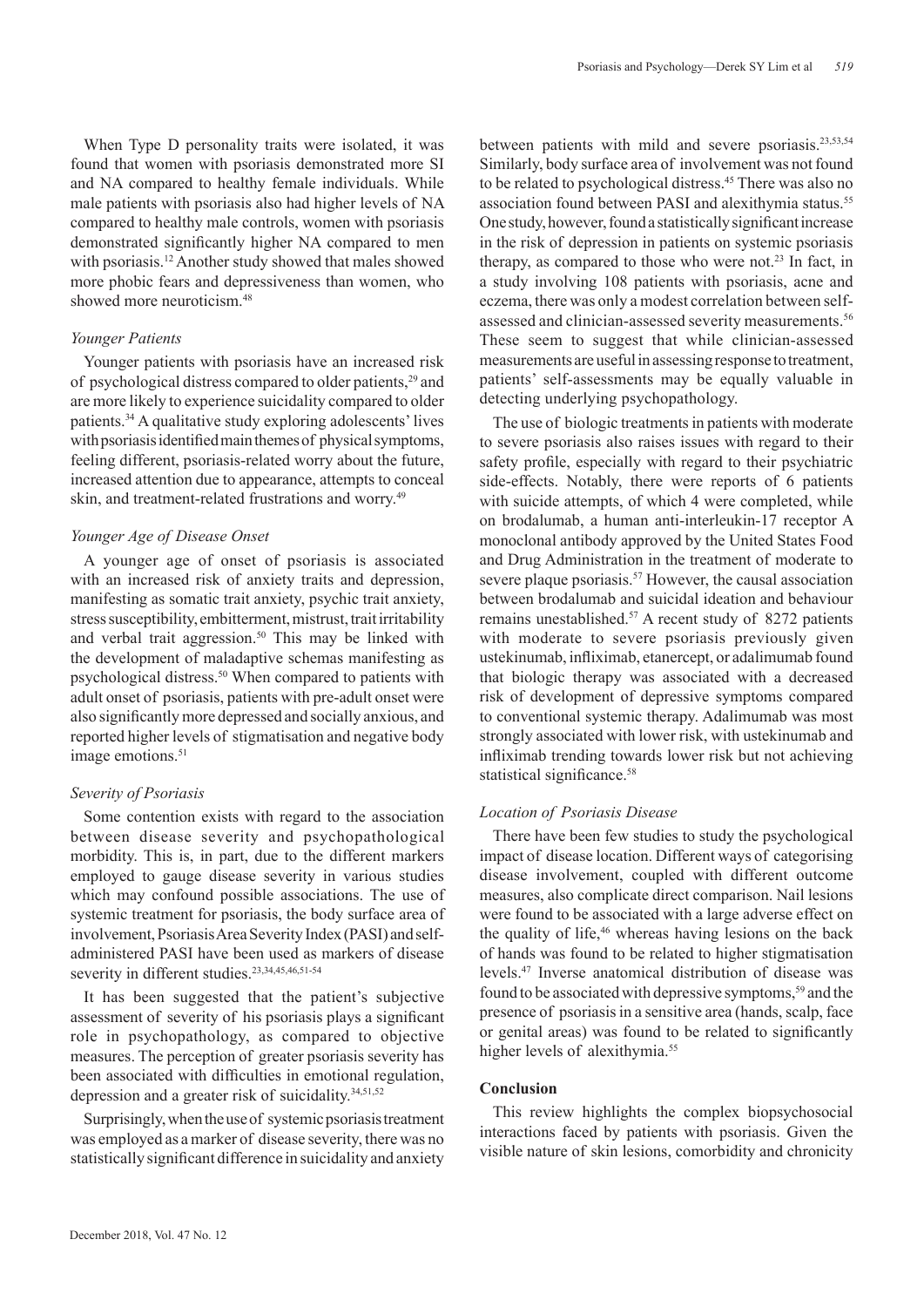in psoriasis, it is unsurprising that there is a significant psychological burden associated with the disease.

The research conducted into the effect of  psoriasis on psychosocial aspects of living and vice versa has been extensive. However, the multifaceted aspects of patients' psychological profiles also mean that outside of clearly defined psychiatric diagnoses, many different outcome measures are employed in assessing the association of the disease with the patients' psychological states. This helps physicians and caregivers appreciate the ways that psoriasis impacts the lives of sufferers, yet at the same time may make direct comparison across different studies difficult, especially when there is significant overlap in outcome measures and variation in the way patients are categorised. Future studies could evaluate the role of psoriasis susceptibility genes, which are known to be associated with different phenotypic patterns of  disease, in influencing the psychological profile of patients with psoriasis.<sup>60</sup>

Given the intricacy of the psychosocial factors in psoriasis, dermatologists and healthcare providers caring for patients with psoriasis should aid patients in developing strategies to deal with the impact of  the disease on their physical, psychological and social well-being.61 A systematic review found that psychosocial interventions, including cognitive behavioural therapy, psychoeducation, writing exercises, motivational interviewing, hypnosis, meditation and relaxation, demonstrated a small to medium effect on health-related quality of life, depression and anxiety.<sup>62</sup> Adopting motivational interviewing skills, which involves getting patients to compare where they are now with where they wish to be, can help practitioners manage patients holistically and support behavioural change.<sup>63</sup> High quality, theory-based psoriasis materials have proven to be useful to patients by helping them to improve their understanding and sense of control without increasing anxiety.64 Combined psychology and dermatology services can also benefit this group of patients in providing much-needed support and access to community-based mental health services.<sup>65</sup>

Given the results of this review, we recommend the following: a) Routine and regular screening of patients for psychological distress, anxiety, depression, suicide risk and alcohol use; b) Equipping clinicians with listening and counselling skills; c) Giving patients the opportunities to express their needs, concerns and expectations; d) Referral of patients for appropriate psychosocial interventions, and ideally, a multidisciplinary approach with combined psychology and dermatology services; and e) Emphasis on "at-risk" groups identified i.e. women, younger patients, patients with younger age of onset, high-risk locations of psoriasis involvement. Above all, in their therapeutic approach, clinicians need to acknowledge and value the realities of living with psoriasis.

#### *Acknowledgement*

*Hazel H Oon is a clinical investigator for Janssen, Novartis, and Pfizer. She has also served as a speaker and advisory board member for AbbVie, Janssen, Novartis and Eli Lilly.*

#### **REFERENCES**

- 1. Menter A, Gottlieb A, Feldman SR, Van Voorhees AS, Leonardi CL, Gordon KB, et al. Guidelines of care for the management of psoriasis and psoriatic arthritis: section 1. Overview of psoriasis and guidelines of care for the treatment of psoriasis with biologics. J Am Acad Dermatol 2008;58:826-50.
- 2. Dalgard FJ, Gieler U, Tomas-Aragones L, Lien L, Poot F, Jemec GBE, et al. The psychological burden of skin diseases: a cross-sectional multicenter study among dermatological out-patients in 13 European countries. J Invest Dermatol 2015;135:984-91.
- 3. Connor CJ, Liu V, Fiedorowicz JG. Exploring the physiological link between psoriasis and mood disorders. Dermatol Res Pract 2015;2015:409637.
- 4. Zeljko-Penavic J, Situm M, Babic D, Simic D. Analysis of psychopathological traits in psoriatic patients. Psychiatr Danub 2013;25 Suppl 1:56-9.
- 5. Fortune DG, Richards HL, Kirby B, Bowcock S, Main CJ, Griffiths CE. A cognitive-behavioural symptom management programme as an adjunct in psoriasis therapy. Br J Dermatol 2002;146:458-65.
- 6. Chen Y, Xin T, Cheng AS. Evaluating the effectiveness of psychological and/or educational interventions in psoriasis: a narrative review. J Dermatol 2014;41:775-8.
- 7. Bewley A, Burrage DM, Ersser SJ, Hansen M, Ward C. Identifying individual psychosocial and adherence support needs in patients with psoriasis: a multinational two-stage qualitative and quantitative study. J Eur Acad Dermatol Venereol 2014;28:763-70.
- 8. Martín-Brufau R, Ulnik JC, Redondo CB, Berná FJC. Personality in patients with psoriasis. Available at https://www.intechopen.com/books/ psoriasis/personality-and-psoriasis. Accessed on 10 December 2018.
- 9. Basinska MA, Wozniewicz A. The relation between type D personality and the clinical condition of patients suffering from psoriasis. Postepy Dermatol Alergol 2013;30:381-7.
- 10. Emons WH, Meijer RR, Denollet J. Negative affectivity and social inhibition in cardiovascular disease: evaluating type-D personality and its assessment using item response theory. J Psychosom Res 2007;63:27-39.
- 11. Molina-Leyva A, Caparros-delMoral I, Ruiz-Carrascosa JC, Naranjo-Sintes R, Jimenez-Moleon JJ. Elevated prevalence of type D (distressed) personality in moderate to severe psoriasis is associated with mood status and quality of life impairment: a comparative pilot study. J Eur Acad Dermatol Venereol 2015;29:1710-7.
- 12. van Beugen S, van Middendorp H, Ferwerda M, Smit JV, Zeeuwen-Franssen ME, Kroft EB, et al. Predictors of perceived stigmatization in patients with psoriasis. Br J Dermatol 2017;176:687-94.
- 13. Mizara A, Papadopoulos L, McBride SR. Core beliefs and psychological distress in patients with psoriasis and atopic eczema attending secondary care: the role of schemas in chronic skin disease. Br J Dermatol 2012;166:986-93.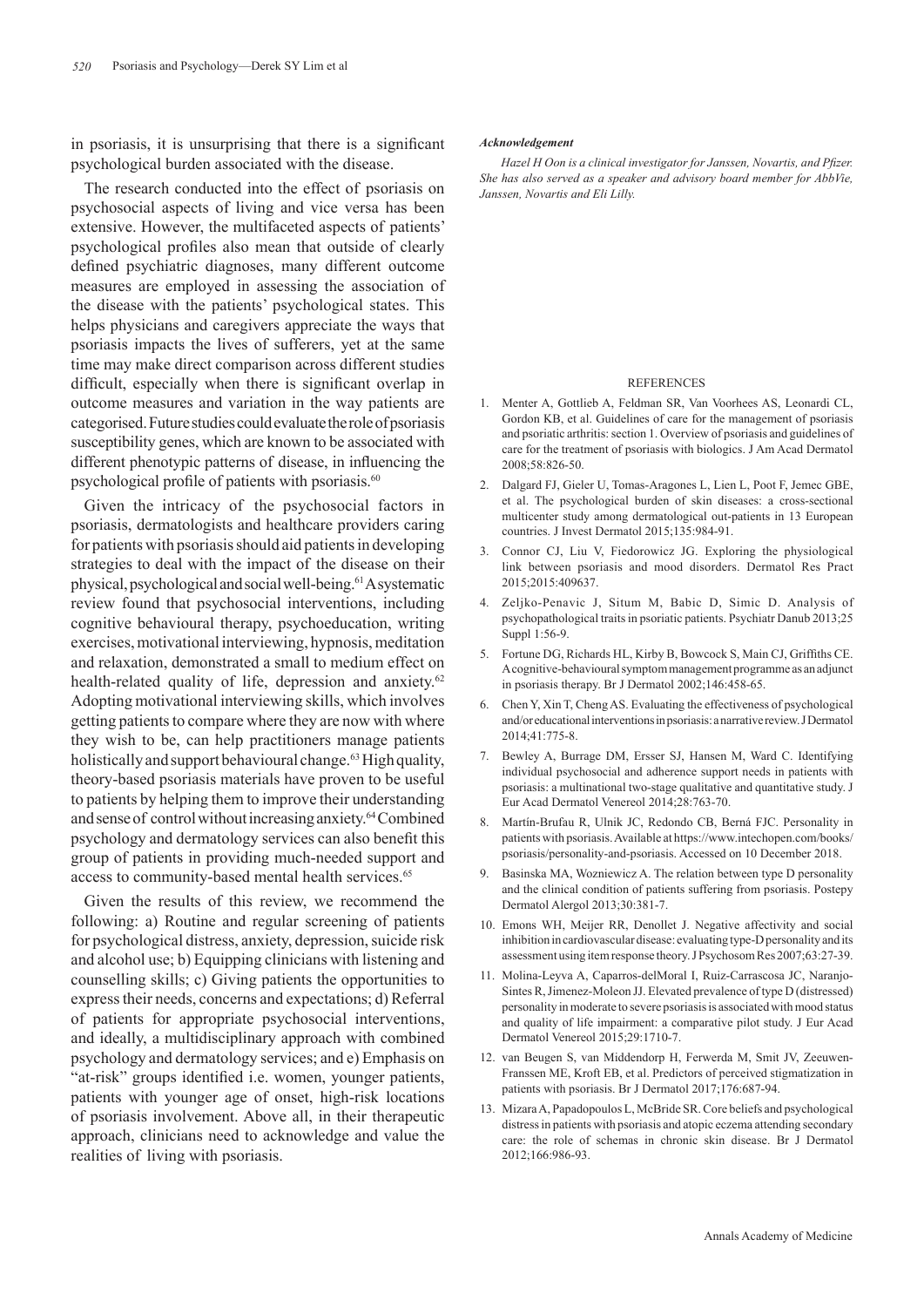- 14. Dehghani F, Dehghani F, Kafaie P, Taghizadeh MR. Alexithymia in different dermatologic patients. Asian J Psychiatr 2017;25:42-5.
- 15. Sifneos PE. The prevalence of 'alexithymic' characteristics in psychosomatic patients. Psychother Psychosom 1973;22:255-62.
- 16. Epifanio MS, Ingoglia S, Alfano P, Lo Coco G, La Grutta S. Type D personality and alexithymia: common characteristics of two different constructs. Implications for research and clinical practice. Front Psychol 2018;9:106.
- 17. Richards HL, Fortune DG, Griffiths CE, Main CJ. Alexithymia in patients with psoriasis: clinical correlates and psychometric properties of the Toronto Alexithymia Scale-20. J Psychosom Res 2005;58:89-96.
- 18. van Beugen S, Ograczyk A, Ferwerda M, Smit JV, Zeeuwen-Franssen ME, Kroft EB, et al. Body attention, ignorance and awareness scale: assessing relevant concepts for physical and psychological functioning in psoriasis. Acta Derm Venereol 2015;95:444-50.
- 19. Nelson PA, Chew-Graham CA, Griffiths CE, Cordingley L, Team I. Recognition of need in health care consultations: a qualitative study of people with psoriasis. Br J Dermatol 2013;168:354-61.
- 20. Nelson PA, Barker Z, Griffiths CE, Cordingley L, Chew-Graham CA, Team I. 'On the surface': a qualitative study of GPs' and patients' perspectives on psoriasis. BMC Fam Pract 2013;14:158.
- 21. Chaudhury S, Das AL, John RT, Ramadasan P. Psychological factors in psoriasis. Indian J Psychiatry 1998;40:295-9.
- 22. Kimball AB, Wu EQ, Guerin A, Yu AP, Tsaneva M, Gupta SR, et al. Risks of developing psychiatric disorders in pediatric patients with psoriasis. J Am Acad Dermatol 2012;67:651-7 e1-2.
- 23. Kurd SK, Troxel AB, Crits-Christoph P, Gelfand JM. The risk of depression, anxiety, and suicidality in patients with psoriasis: a populationbased cohort study. Arch Dermatol 2010;146:891-5.
- 24. Gupta MA, Schork NJ, Gupta AK, Kirkby S, Ellis CN. Suicidal ideation in psoriasis. Int J Dermatol 1993;32:188-90.
- 25. Picardi A, Lega I, Tarolla E. Suicide risk in skin disorders. Clin Dermatol 2013;31:47-56.
- 26. Wu JJ, Feldman SR, Koo J, Marangell LB. Epidemiology of mental health comorbidity in psoriasis. J Dermatolog Treat 2018;29:487-95.
- 27. Buske-Kirschbaum A, Ebrecht M, Kern S, Hellhammer DH. Endocrine stress responses in TH1-mediated chronic inflammatory skin disease (psoriasis vulgaris)--do they parallel stress-induced endocrine changes in TH2-mediated inflammatory dermatoses (atopic dermatitis)? Psychoneuroendocrinology 2006;31:439-46.
- 28. Schmid-Ott G, Jacobs R, Jager B, Klages S, Wolf J, Werfel T, et al. Stressinduced endocrine and immunological changes in psoriasis patients and healthy controls. A preliminary study. Psychother Psychosom 1998;67:37-42.
- 29. Takahashi H, Tsuji H, Honma M, Shibaki H, Ishida-Yamamoto A, Iizuka H. Patients with psoriasis and atopic dermatitis show distinct anxiety profiles. J Dermatol 2012;39:955-6.
- 30. Capuron L, Neurauter G, Musselman DL, Lawson DH, Nemeroff CB, Fuchs D, et al. Interferon-alpha-induced changes in tryptophan metabolism. Relationship to depression and paroxetine treatment. Biol Psychiatry 2003;54:906-14.
- 31. Maes M, Leonard BE, Myint AM, Kubera M, Verkerk R. The new '5- HT' hypothesis of depression: cell-mediated immune activation induces indoleamine 2,3-dioxygenase, which leads to lower plasma tryptophan and an increased synthesis of detrimental tryptophan catabolites (TRYCATs), both of which contribute to the onset of depression. Prog Neuropsychopharmacol Biol Psychiatry 2011;35:702-21.
- 32. Wang J, Dunn AJ. Mouse interleukin-6 stimulates the HPA axis and increases brain tryptophan and serotonin metabolism. Neurochem Int 1998;33:143-54.
- 33. Singhal A, Ross J, Seminog O, Hawton K, Goldacre MJ. Risk of self-harm and suicide in people with specific psychiatric and physical disorders:

comparisons between disorders using English national record linkage. J R Soc Med 2014;107:194-204.

- 34. Singh S, Taylor C, Kornmehl H, Armstrong AW. Psoriasis and suicidality: a systematic review and meta-analysis. J Am Acad Dermatol 2017;77:425- 40 e2.
- 35. Wolf R, Wolf D, Ruocco V. Alcohol intake and psoriasis. Clin Dermatol 1999;17:423-30.
- 36. Higgins EM, du Vivier AW. Cutaneous disease and alcohol misuse. Br Med Bull 1994;50:85-98.
- 37. Al-Jefri K, Newbury-Birch D, Muirhead CR, Gilvarry E, Araujo-Soares V, Reynolds NJ, et al. High prevalence of alcohol use disorders in patients with inflammatory skin diseases. Br J Dermatol 2017;177:837-44.
- 38. Kirby B, Richards HL, Mason DL, Fortune DG, Main CJ, Griffiths CE. Alcohol consumption and psychological distress in patients with psoriasis. Br J Dermatol 2008;158:138-40.
- 39. Oliveira Mde F, Rocha Bde O, Duarte GV. Psoriasis: classical and emerging comorbidities. An Bras Dermatol 2015;90:9-20.
- 40. Gupta MA, Schork NJ, Gupta AK, Ellis CN. Alcohol intake and treatment responsiveness of psoriasis: a prospective study. J Am Acad Dermatol 1993;28:730-2.
- 41. Fiore M, Leone S, Maraolo AE, Berti E, Damiani G. Liver illness and psoriatic patients. Biomed Res Int 2018;2018:3140983.
- 42. Parisi R, Webb RT, Carr MJ, Moriarty KJ, Kleyn CE, Griffiths CEM, et al. Alcohol-related mortality in patients with psoriasis: a population-based cohort study. JAMA Dermatol 2017;153:1256-62.
- 43. Fortune DG, Richards HL, Main CJ, Griffiths CE. Patients' strategies for coping with psoriasis. Clin Exp Dermatol 2002;27:177-84.
- 44. Zink A, Herrmann M, Fischer T, Lauffer F, Garzorz-Stark N, Bohner A, et al. Addiction: an underestimated problem in psoriasis health care. J Eur Acad Dermatol Venereol 2017;31:1308-15.
- 45. Finzi A, Colombo D, Caputo A, Andreassi L, Chimenti S, Vena G, et al. Psychological distress and coping strategies in patients with psoriasis: the PSYCHAE Study. J Eur Acad Dermatol Venereol 2007;21:1161-9.
- 46. Petraskiene R, Valiukeviciene S, Macijauskiene J. Associations of the quality of life and psychoemotional state with sociodemographic factors in patients with psoriasis. Medicina (Kaunas) 2016;52:238-43.
- 47. Hawro M, Maurer M, Weller K, Maleszka R, Zalewska-Janowska A, Kaszuba A, et al. Lesions on the back of hands and female gender predispose to stigmatization in patients with psoriasis. J Am Acad Dermatol 2017;76:648-54 e2.
- 48. Palijan TZ, Kovacevic D, Koic E, Ruzic K, Dervinja F. The impact of psoriasis on the quality of life and psychological characteristics of persons suffering from psoriasis. Coll Antropol 2011;35 Suppl 2:81-5.
- 49. Randa H, Lomholt JJ, Skov L, Zachariae R. Health-related quality of life in adolescents with psoriasis: an interview-based study. Br J Dermatol 2018;178:1404-11.
- 50. Remrod C, Sjostrom K, Svensson A. psychological differences between early- and late-onset psoriasis: a study of personality traits, anxiety and depression in psoriasis. Br J Dermatol 2013;169:344-50.
- 51. Lakuta P, Przybyla-Basista H. Toward a better understanding of social anxiety and depression in psoriasis patients: the role of determinants, mediators, and moderators. J Psychosom Res 2017;94:32-8.
- 52. Almeida V, Taveira S, Teixeira M, Almeida I, Rocha J, Teixeira A. Emotion regulation in patients with psoriasis: correlates of disability, clinical dimensions, and psychopathology symptoms. Int J Behav Med 2017;24:563-70.
- 53. Egeberg A, Hansen PR, Gislason GH, Skov L, Mallbris L. Risk of self-harm and nonfatal suicide attempts, and completed suicide in patients with psoriasis: a population-based cohort study. Br J Dermatol 2016;175:493-500.
- 54. Wu JJ, Penfold RB, Primatesta P, Fox TK, Stewart C, Reddy SP, et al. The risk of depression, suicidal ideation and suicide attempt in patients